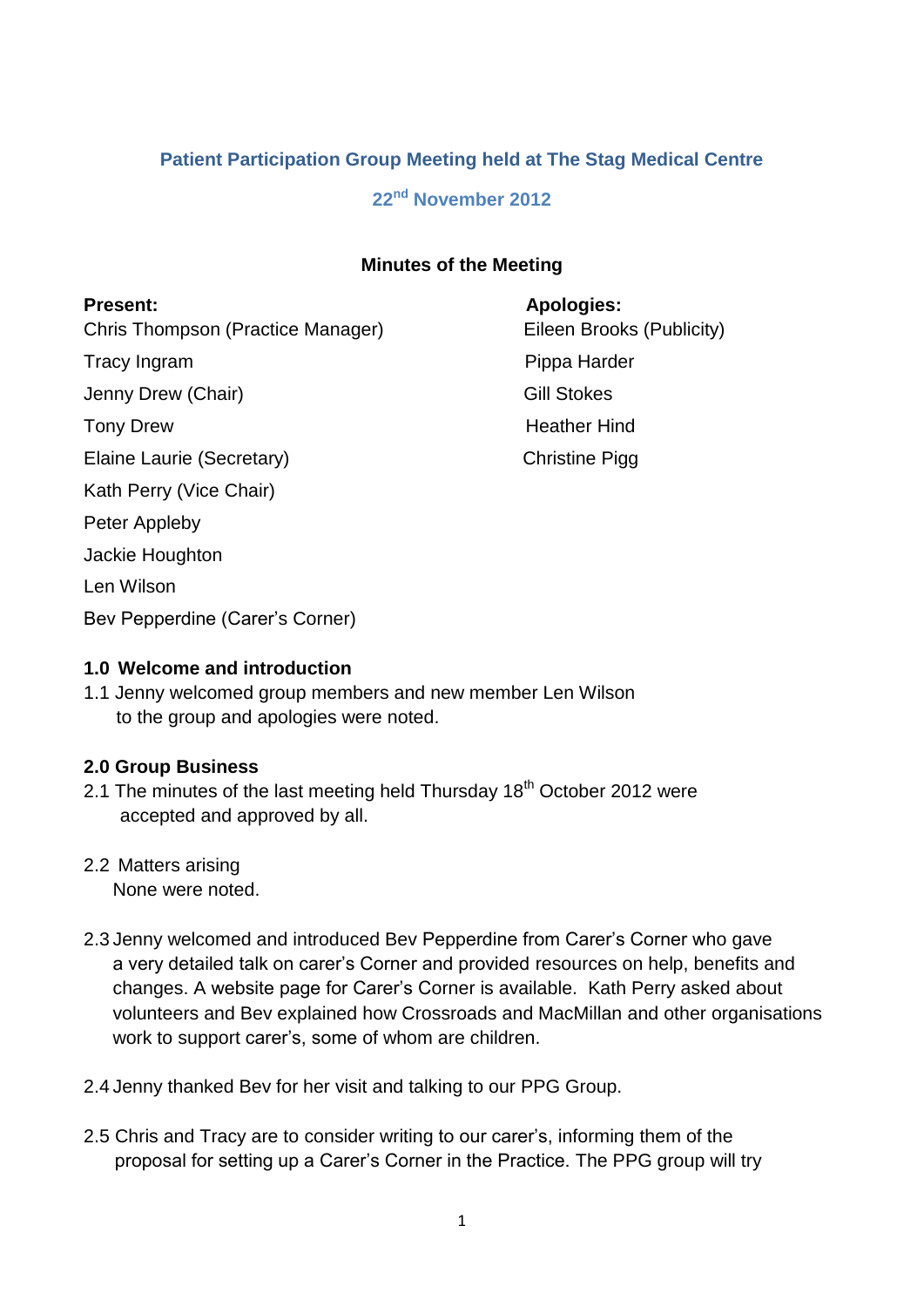and get more involved with carer's identifying their needs in our practice and how best to find out information from them.

- 2.6 To date we have 209 carers on the practice list, 52% are over 75 years of age and the youngest is 21 years of age.
- 2.7 Jenny suggested we invited a carer to our survey day to give advice to patients who requested help. Jenny stated that Carer's Corner would be a standing agenda item. In 2013 the PPG could be in a position to get it set up to coincide with Carer's Week in Rotherham sometime in June 2013 (date as yet unknown). Pippa Harder had expressed an interest in an email to Jenny so Jenny will contact her.
- 2.8 The second GP Survey is to stay on the website until the end of February 2013.
- 2.9 Forty people have already responded to the survey online.
- 2.10 Helen Wyatt is to be asked to put the survey on the hand held computers.
- 2.11 Once ready and loaded Jenny will inform PPG members and we will arrange a schedule for members to collect survey responses at each surgery.
- 2.12 At the moment comments can only be submitted on the Practice website.
- 2.13 Chris said A5 paper could be arranged for comments from patients collected in the surgeries.

### **3.0 Publicity - Jenny Drew on behalf of Eileen Brooks:**

3.1 The Autumn/Winter Newsletter has been distributed to Care Homes on the Practice list and local businesses, dentists and pharmacies served by the Practice.

### **4.0 Care Quality Commission issues- Chris Thompson**

4.1 The Practice is now CQC Registered. Jenny is waiting for information from the CQC to present at the PPG Network Meeting in January 2013.

### **5.0 GMC Re-Validation of Doctors-Kath Perry**

5.1 Kath explained the points GPs are answerable to which are: